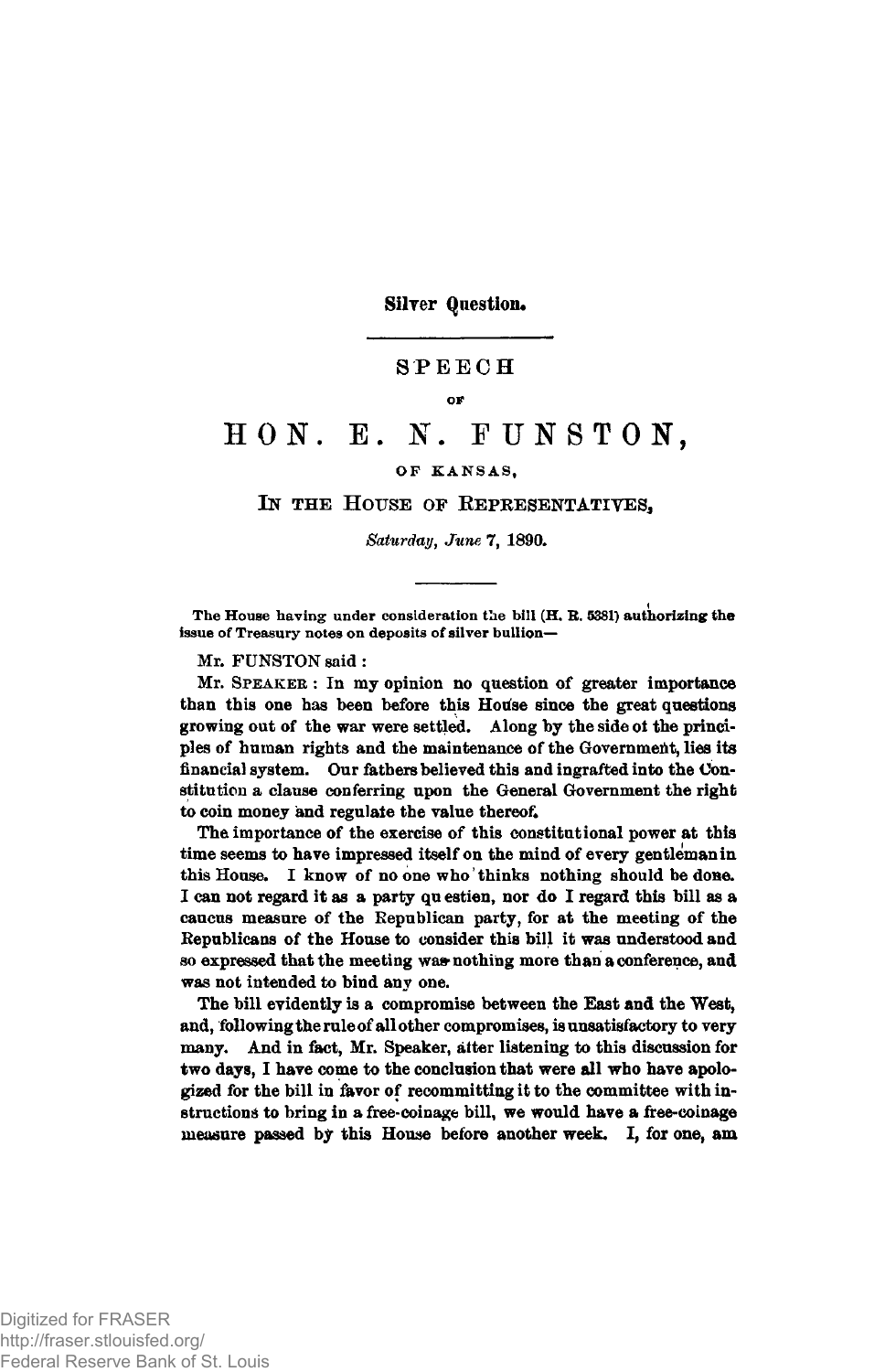**ready and willing and shall at the proper time vote to recommit this bill, with instructions to bring in a free-coinage measure; and if gentlemen on this side of the House who have been apologizing for this bill will vote with me we will have free coinage. [Applause on the Democratic side.]**

**Gentlemen on that side of the House need not applaud, for I recollect when you had an opportunity to pass a free-coinage bill your master, Mr. Cleveland, stood over you with a club and dared you to do it, and you did not. [Applause on the Republican side. ]**

**Now, Mr. Speaker, the alarming condition of the business of the country, arising not by reason of the tariff nor overproduction, as has been claimed on this floor, but by reason of an insufficiency of currency, demands that the mints be thrown open and every ounce of available silver be coined into standard dollars. The people are expecting this; they are demanding this; and mark my word, the man from the West** who stands out against it will forever have hung his political "harp **on the willow tree."**

**The people of the West and South and Northwest have taken up this question in earnest and they mean that evecy man in this body from these sections who opposes free coinage shall be made to feel their power at the polls. Mr. Speaker, I am opposed to this bill and shall accept it only when I have found it impossible to get anything better. The principles of it are wrong. It reduces silvef from the rank it holds as a coin and stores it away as a commodity on which money is to be issued at its value in gold.**

**Could anything be more humiliating to the friends of the silver dollar than to see it divested of all its functions as money, and then stored away in the basement of the Treasury, dishonored 'and disgraced ? That we are to have \$4,500,000 in paper putin circulation monthly is the pay we are to receive for accepting these humilitating terms.**

**But why this bill at all ? I am confident the people would be better satisfied with the present law if the full amount of four millions, as provided for by that law, were put in circulation. Why not revoke altogether the sentence of condemnation against silver and lift it out of its disgrace, place it upon the same footing with gold, and send it out among the people as currency measured by its own value, instead of being measured by gold? Gentlemen talk about it being a dishonest dollar, a 72-cent dollar, and so forth.**

**By what authority does any one make these charges ? One dollar in silver may not contain 100 cents in gold, but it does contain 100 cents in silver. One dollar in silver will purchase as much of the necessaries of life as a dollar in gold, and as much as it would at any other time during the last hundred years. One dollar in silver to-day contains as much pure silver as it did in 1794, when it was made the coin of the FUN**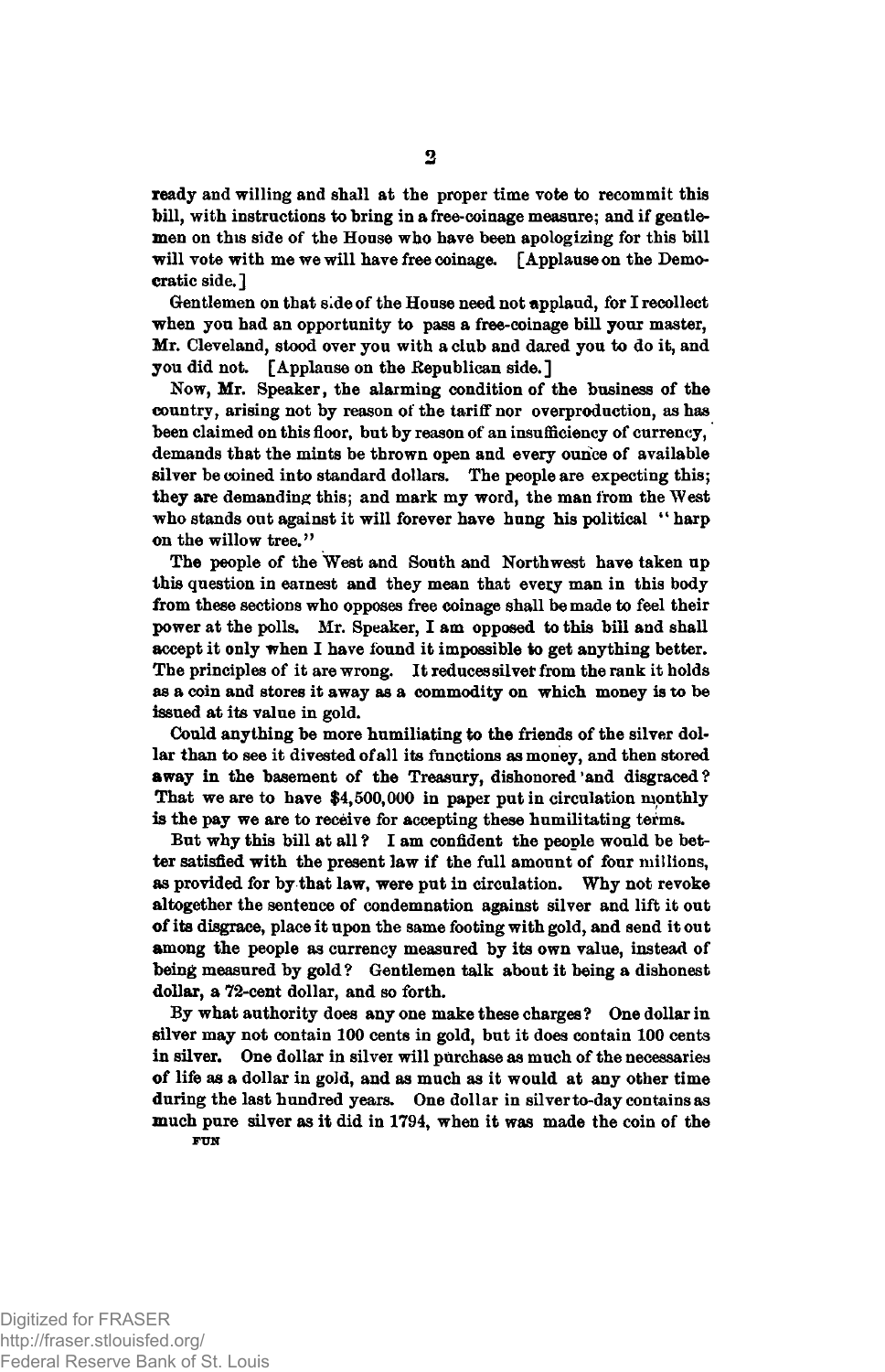**country. It has never varied in its weight of silver, while gold in 1834 was changed in weight to make it conform to the value of the silver dollar, and thus, if precedent be law, showing that silver should be the measure of value.**

**Much of the time during the life of the Government the silver dollar^ has possessed a greater intrinsic value than the gold dollar, and it was only when legislated against and deprived of its functions as money that it and gold parted in value to any great degree. And why should not silver go down under such circumstances? If by an act of Congress its use as tableware could be prohibited its value would go still lower, and if its use for all purposes could be destroyed it would have no value whatever.**

**Things are valuable only for the purposes they serve. Restore silver to its normal condition as a currency by the side of gold and gold will have less value because of its reduced purposes, and silver will become more valuable because of its additional purposes, and thus the two coins approach each other so nearly in value that there would be no observable difference.**

**And now, Mr. Speaker, if the charge be true that the silver dollar is worth only 72 cents, I am puzzled to know how the gentlemen who make that charge are to explain to their constituents the justice of forcing the borrower to pay 100 cents for every 72 cents borrowed.**

**Either these gentlemen do not believe what they say about the lack of value in the silver dollar or else they are deliberately, and with a full knowledge of the facts before them, deciding that every man who** has borrowed a hundred dollars shall pay for the same \$138. Gentle**men who are so concerned about the 72-cent dollar can take either horn of this dilemma and it will leave them in a very uncomfortable position before their constituents. As for myself, while I admit there is a difference in the intrinsic value of the two coins, I deny there is any difference in their purchasing power.**

**Therefore, should I be compelled to vo te for this bill as the only thing I can get, I will have no such ugly inconsistencies to account for. And now, Mr. Speaker, granting, for the sake of argument, that the gold dollar is more valuable than the silver dollar, can any one point out the justice or law for demanding of the debtor that he shall pay his debts in the most valuable coin. Should he not have the same right to say which dollar he may pay in as the man from whom he has borrowed?**

**And are we constantly to go on fitting up the less valuable coin to correspond with the more valuable one or should we not here and now declare that the dollar of our fathers is good enough for us ? And if there is to be any change in either to correspond with the other let us follow precedent and make the change in the gold.**

**FUN**

Digitized for FRASER http://fraser.stlouisfed.org/ Federal Reserve Bank of St. Louis